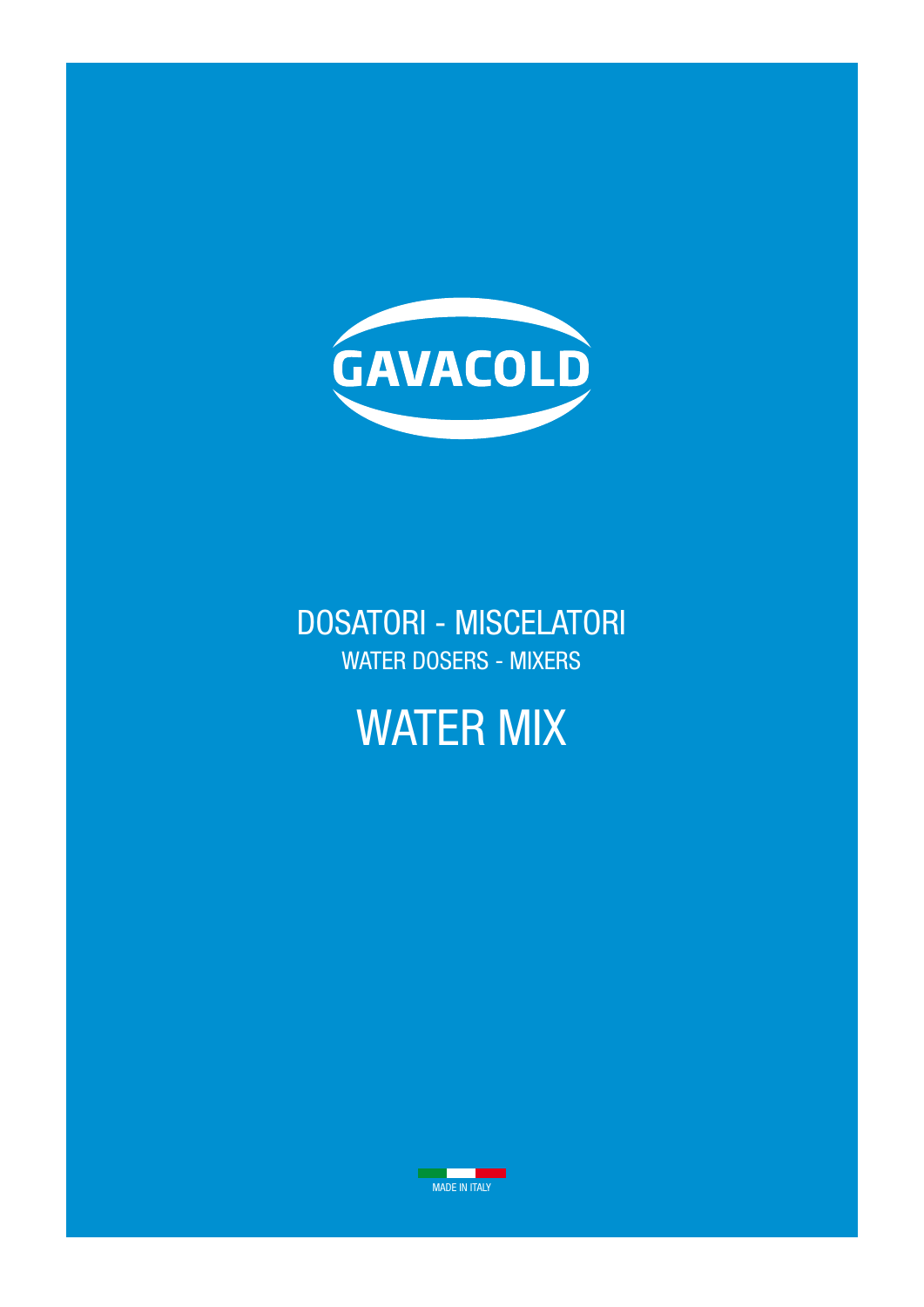# **Dosatori miscelatori** • *Water Dosers Mixers*  WATER MIX

## **Water Mix 25 M**

Interfaccia semplice e intuitiva Display digitali visualizzazione quantità e temperatura acqua erogata Struttura in PVC a tenuta polvere e umidità Facilità d'installazione

## **Water Mix 25 M**

*Easy and intuitive interface Digital display for reading the amount of water to be dispensed and relative temperature to be dispensed Dust and moisture-resistant PVC structure Ease of installation*



## **Water Mix 35 M**

Interfaccia semplice e intuitiva Display digitali visualizzazione quantità e temperatura acqua erogata Struttura in acciaio inox AISI 304 a tenuta polvere e umidità Manopola regolazione temperatura Facilità d'installazione

# **Water Mix 35 M**

*Easy and intuitive interface Digital display for reading the amount of water to be dispensed and relative temperature Dust and moisture-resistant stainless steel 304 structure Temperature control knob Ease of installation*



## **CARATTERISTICHE COSTRUTTIVE**

- Involucro in materiale plastico ABS o acciaio inox AISI 304
- Raccordo di alimentazione, filtro impurità a doppia rete in acciaio inox AISI 304
- Attacchi acqua ½"
- Sensore di temperatura elettronico
- Quadro elettrico incorporato con predisposizione comando autoclave refrigerazione
- Sistema di comando: pannello grafico centrale
- Programmi automatici e manuale

# *MANUFACTURING CHARACTERISTICS*

- *ABS plastic or stainless steel 304 coating*
- *Inlet fitting; stainless steel 304 dual net impurity filter*
- ½" *water connection*
- *Temperature electronic sensor*
- *Incorporated power electrical board; designed for refrigeration autoclave control*
- *Graphics control panel*
- *Automatic and manual programs*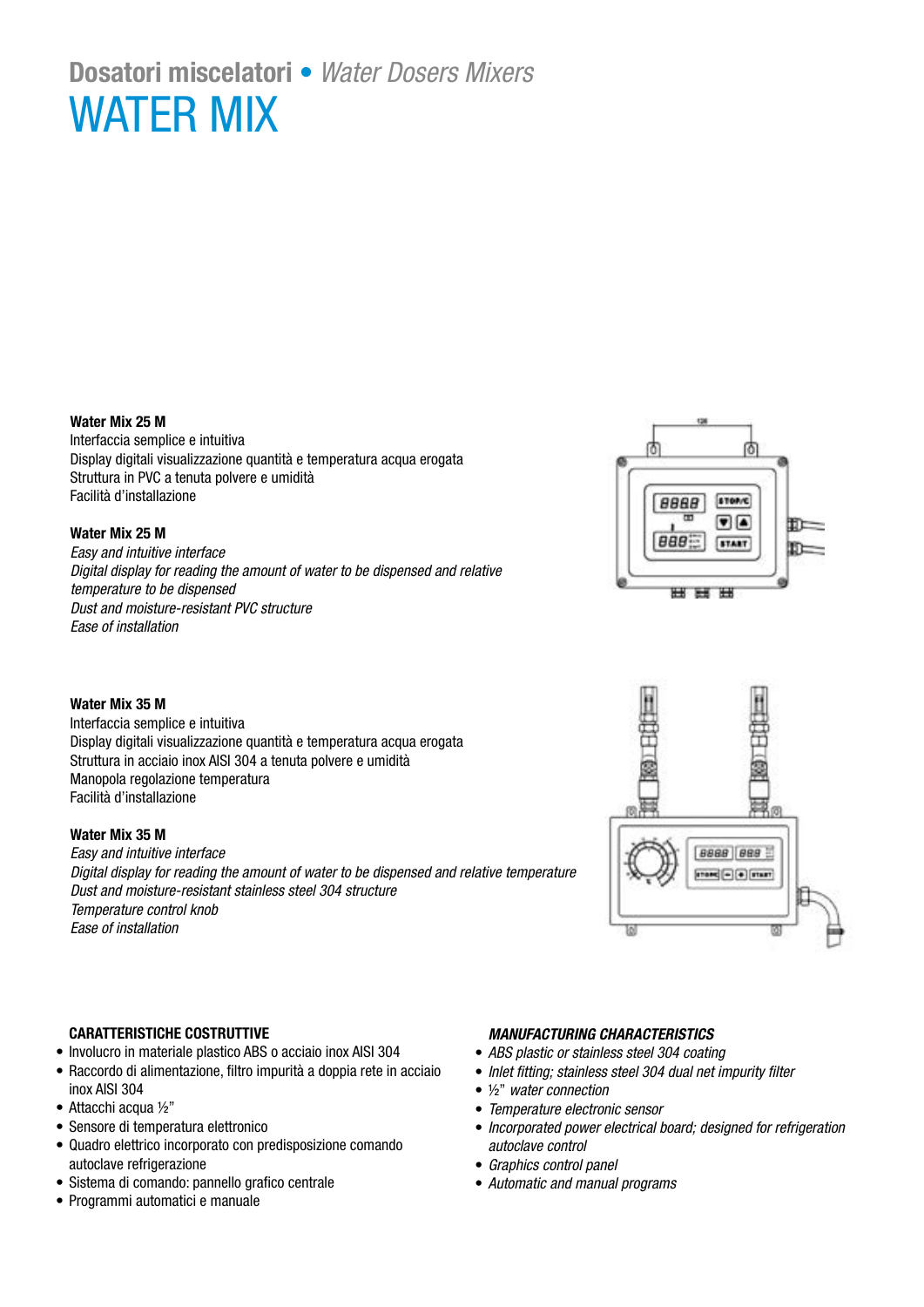## **Water Mix 45 M e 45 A**

Tastiera digitale a membrana per impostazione quantità e temperatura acqua. Memoria 80 ricette

Display quantità acqua erogata / Display temperatura acqua erogata Display temperatura sonda esterna / Miscelazione e by pass automatici Dosa e miscela acqua calda, acqua di rete, acqua refrigerata By-pass automatico scarico acqua non in temperatura Modello 45 M: gestione by-pass manuale Modello 45 A: gestione by-pass automatica Manopola regolazione temperatura Facilità d'installazione

# **Water Mix 45 M and 45 A**

*Membrane keyboard for setting the amount of water to measure out, Memory storage for 80 recipes Display for the amount of water to be dispensed Display for dispensed water temperature / Display for external probe temperature Automatic mixing and by-pass / It doses and mixes warm, pipe and refrigerated water Automatic by-pass for water withdrawal at a non-set temperature 45 M Model: by-pass manual control 45 A Model: by-pass solenoid automatic control Temperature control knob Ease of installation*



# **Water Mix 60 A**

Completamente automatico

Touch screen a colori per l'impostazione della quantità e temperatura acqua Memoria per 99 ricette con dosaggi singoli, doppi o multipli

Massima precisione nella regolazione e nel mantenimento della temperatura dell'acqua Disponibile in versione a 2 o 3 ingressi d'acqua e con 1 o 2 uscite per le impastatrici Versione 2 ingressi: dosa e miscela acqua di rete e calda oppure acqua di rete e refrigerata Versione 3 ingressi: dosa e miscela acqua di rete, acqua calda, acqua refrigerata

## **Water Mix 60 A**

*Fully automatic*

*Colour touch screen for setting the amount of water and temperature to be delivered Memory storage for 99 recipes, which can be single, double or multiple Maximum precision in regulating and in mantaining water temperature*

*2 or 3 water inlets and 1 or 2 mixer outlets available*

*2 water inlets: it doses and mixes warm and pipe water or pipe and refrigerated water 3 water inlets: it doses and mixes warm, pipe and refrigerated water* 

|                                                                              |             | <b>Water Mix</b><br>25M | <b>Water Mix</b><br>35M | <b>Water Mix</b><br>45 M | <b>Water Mix</b><br>45 A | <b>Water Mix</b><br>60A |
|------------------------------------------------------------------------------|-------------|-------------------------|-------------------------|--------------------------|--------------------------|-------------------------|
| Temperatura entrata acqua / Water inlet temperature                          | $^{\circ}C$ | 65                      | 65                      | 65                       | 65                       | 65                      |
| Campo di regolazione / Setting range                                         | °C          | $5 \div 55$             | $2 \div 60$             | $2 \div 60$              | $2 \div 60$              | $1 \div 60$             |
| Portata di acqua 1 bar 20°C<br>Water flow rate 1 bar $20^{\circ}$ C          | l/min       | 15                      | 18                      | 18                       | 18                       | 22                      |
| Portata di acqua 5 bar 20°C<br>Water flow rate 5 bar 20 $\mathrm{^{\circ}C}$ | l/min       | 35                      | 40                      | 40                       | 40                       | 55                      |
| Potenza / Power                                                              | kW          | 0,03                    | 0,03                    | 0,03                     | 0,03                     | 0,06                    |
| Alimentazione / Power supply                                                 | ۷           |                         |                         | 230                      |                          |                         |

## **Optional**

Kit tubo scarico per Water Mix 25 M Kit raccordi 3 vie per Water Mix 25 M Kit raccordi 3 vie per Water Mix 35 M Kit raccordi 3 vie per Water Mix 45 M

## *Options*

*Drainage hose kit for Water Mix 25 M Three-way fitting for Water Mix 25 M Three-way fitting for Water Mix 35 M Three-way fitting for Water Mix 45 M*